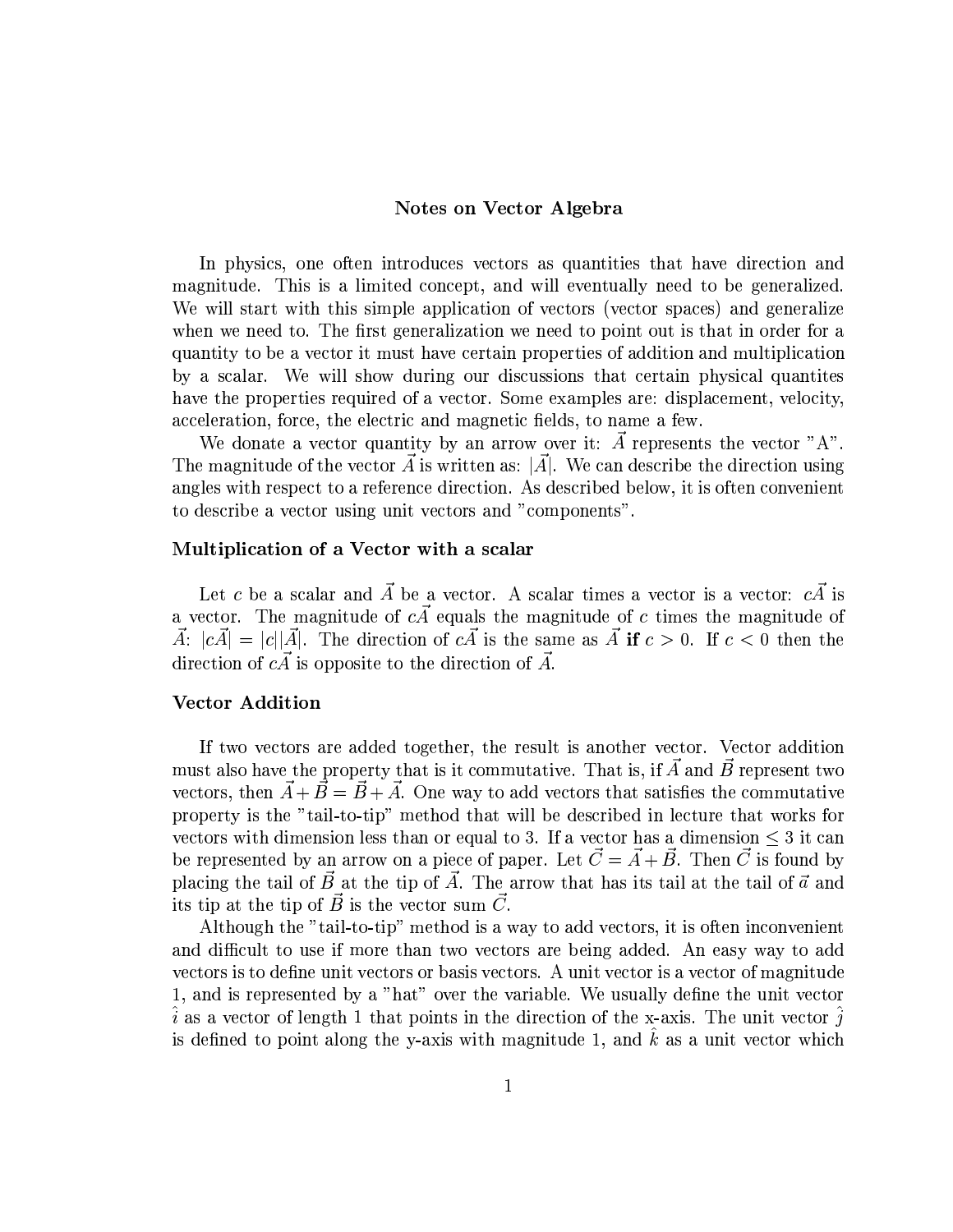points in the direction of the z-axis. Any vector in three dimensions can be written in terms of these unit (or basis) vectors. If  $(A_x, A_y, A_z)$  are the coordinates of the "tip" of the vector  $\vec{A}$ , then  $\vec{A} = A_x \hat{i} + A_y \hat{j} + A_z \hat{k}$ .

To add vectors, one just adds their components. We demonstrate with an example of vector addition. Let vector  $\vec{A}$  have a magnitude of 150 units at an angle of 30 degrees N of E, vector  $\vec{B}$  have a magnitude of 100 units at an angle of 45 degrees N of W, and vector  $\vec{C}$  have a magnitude of 200 units at an angle of 80 degrees S of E. Find the vector  $\vec{D} = \vec{A} + \vec{B} + \vec{C}$ , which is the sum of the three vectors. First we express the vectors in terms of the unit vectors:

$$
\begin{array}{rcl} \vec{A} & = & 150 \cos(30) \hat{i} + 150 \sin(30) \hat{j} \\ & = & 130 \hat{i} + 75 \hat{j} \end{array}
$$

Similarly,

$$
\begin{array}{rcl} \vec{B} & = & -100 \cos(45) \hat{i} + 100 \sin(45) \hat{j} \\ & = & -70.7 \hat{i} + 70.7 \hat{j} \end{array}
$$

and

$$
\begin{array}{rcl}\n\vec{C} & = & 200 \cos(80) \hat{i} - 200 \sin(80) \hat{j} \\
& = & 34.7 \hat{i} - 197 \hat{j}\n\end{array}
$$

To add the three vectors, one simple adds the components:

$$
\vec{A} + \vec{B} + \vec{C} = (130 - 70.7 + 34.7)\hat{i} + (75 + 70.7 - 197)\hat{j} \n\vec{D} = 94\hat{i} - 51.3\hat{j}
$$

The sum can be expressed in terms of the unit vectors, or as a magnitude and direction:  $|\vec{D}| = \sqrt{94^2 + 51.3^2} = 107$  units. The vector points in the fourth quadrant, with the angle  $tan^{-1}\theta = 51.3/94$ , or  $\theta = 28.6^{\circ}$ . Since  $\vec{D}$  is in the fourth quadrant,  $\theta = 28.6^{\circ}$  S of E.

Expressing the vectors using unit (or basis) vectors is probably the most convenient way to perform operations with them. In general, if  $\vec{A} = A_x \hat{i} + A_y \hat{j}$ , and  $\vec{B} = B_x \hat{i} + B_y \hat{j}$ , then the sum  $\vec{A} + \vec{B}$  equals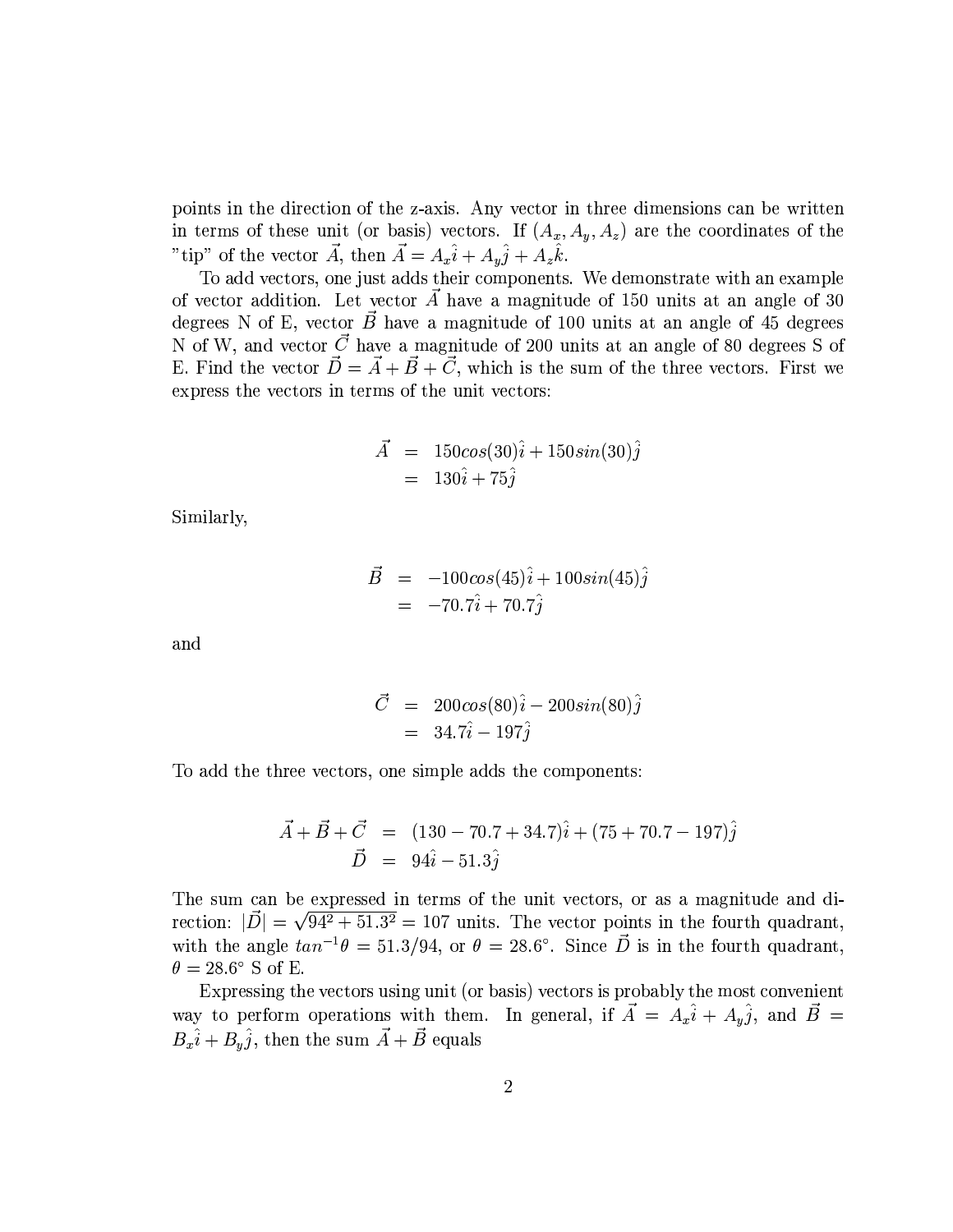$$
\vec{A} + \vec{B} = (A_x + B_x)\hat{i} + (A_y + B_y)\hat{j}
$$
\n(1)

for subtraction, replace the " $+$ " with a "-". Using unit (or basis) vectors is particulary useful when adding (or subtraction) more than two vectors.

It is important to remember that for a complete description of a vector in two dimensions, two numbers are needed: a magnitude plus direction, two components, etc. For example, the vector  $\vec{D}$  above can be expressed as:  $94\hat{i} - 51.3\hat{j}$ , or 107 units at a direction 28.6° S of E, or 107 units at an angle of 331.4° clockwise from the x-axis.

It should be pointed out that all quantities with a magnitude and direction are not necessarily vectors. To be a vector, a quantity needs to have certain properties. Also, here we have limited our applications to two and three dimensional vectors. These ideas can be generalized to any number of dimensions (including infinity). For higher dimensional vector spaces, it is not always useful to think of the direction of a vector.

We end this section with an example of a quantity that has direction and magnitude, but does not have the properties required of a vector. The addition property of vectors must be commutative:  $\vec{A} + \vec{B} = \vec{B} + \vec{A}$ . Rotations about an axis, which have a magnitude and direction, do not have this property. Let the arrow representing a rotation be defined in the following way: the direction is in the direction of the axis of rotation and the magnitude is equal to the amount of rotation about the axis (measured counter-clockwise). Let A be a rotation of  $\pi/2$  counter-clockwise about the x-axis. The "vector" representing this rotation is  $\vec{A} = (\pi/2)\hat{i}$ . Let B be a rotation of  $\pi/2$  counter-clockwise about the y-axis. The "vector" representing this rotation is  $\vec{B} = (\pi/2)\hat{j}$ . If vector addition is defined as successive rotations,  $\vec{A} + \vec{B} \neq \vec{B} + \vec{A}$ . That is if rotation A is first applied to an object then rotation  $B$ , the orientation of the object is different than if rotation  $B$  is first applied then rotation  $A$ . Try it out with your physics book.

There are a number of quantities in classical physics that behave as vectors: displacement, velocity, acceleration, force, the electric field and the magnetic field to name a few. You will encounter these during your first year of physics. Although they represent different physical quantities, they all add like the method described here. Vector addition pertains to many different physical quantities, it is a "universal" mathematics", and its importance cannot be understated.

### Vector Scalar Product

The vector scalar product is an operation between two vectors that produces a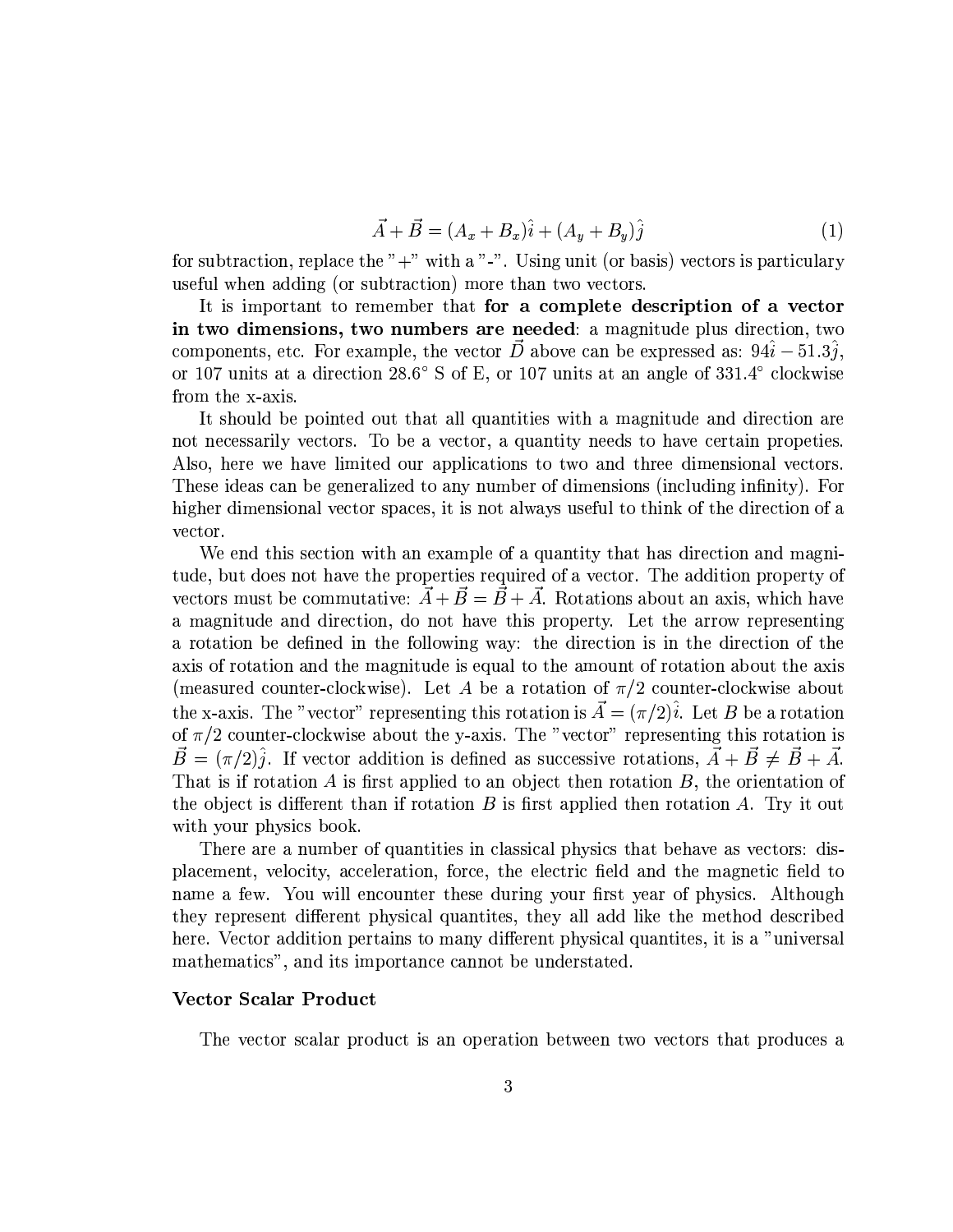scalar. Let  $\vec{A}$  and  $\vec{B}$  be two vectors. We denote the scalar product as  $\vec{A} \cdot \vec{B}$ . There are a number of ways to derive a scalar quantity from two vectors. One can use  $|\vec{A}|$ and  $|B|$ . However, if we define the scalar product as the product of the magnitudes, then the angle does not play a role. If we call  $\theta$  the angle between the vectors, then we could use  $cos(\theta)$  or  $sin(\theta)$  in our definition. If we want  $\vec{A} \cdot \vec{B}$  to equal  $\vec{B} \cdot \vec{A}$  then we need a trig function that is symmetric in  $\theta$ . Since cos(- $\theta$ ) equals cos( $\theta$ ) it is the best choice. The scalar product is defined as

$$
\vec{A} \cdot \vec{B} \equiv |\vec{A}| |\vec{B}| \cos(\theta) \tag{2}
$$

where  $\theta$  is the angle between the two vectors.

The scalar product can be negative, positive, or zero. It is the magnitude of  $\vec{A}$ times the component of  $\vec{B}$  in the direction of  $\vec{A}$ . If the vectors are perpendicular, then the scalar product is zero. The scalar products between the unit vectors are:

$$
\hat{i} \cdot \hat{j} = \hat{i} \cdot \hat{k} = \hat{j} \cdot \hat{k} = 0 \tag{3}
$$

and

$$
\hat{i} \cdot \hat{i} = \hat{j} \cdot \hat{j} = \hat{k} \cdot \hat{k} = 1 \tag{4}
$$

If the vectors are expressed in terms of the unit vectors (i.e. their components:  $\vec{A} = A_x \hat{i} + A_y \hat{j} + A_z \hat{k}$  and  $\vec{B} = B_x \hat{i} + B_y \hat{j} + B_z \hat{k}$ , the distributive property of the scalar product gives

$$
\vec{A} \cdot \vec{B} = A_x B_x + A_y B_y + A_z B_z \tag{5}
$$

# **Vector Cross Product**

The cross product of vector A and  $\vec{B}$  is a vector. The magnitude of  $\vec{A} \times \vec{B}$  equals the magnitude of A, |A| times the magnitude of B, |B|, times the sin of the angle between them:

$$
|\vec{A} \times \vec{B}| = |\vec{A}||\vec{B}|\sin(\theta)
$$
\n(6)

where the angle  $\theta$  is the angle between vector  $\vec{A}$  and vector  $\vec{B}$ . The angle goes from  $\vec{A}$  to the vector  $\vec{B}$ . The direction of  $\vec{A} \times \vec{B}$  is determined by the "right hand" rule described above. Note that since  $sin(-\theta) = -sin(\theta)$ ,

$$
\vec{B} \times \vec{A} = -\vec{A} \times \vec{B} \tag{7}
$$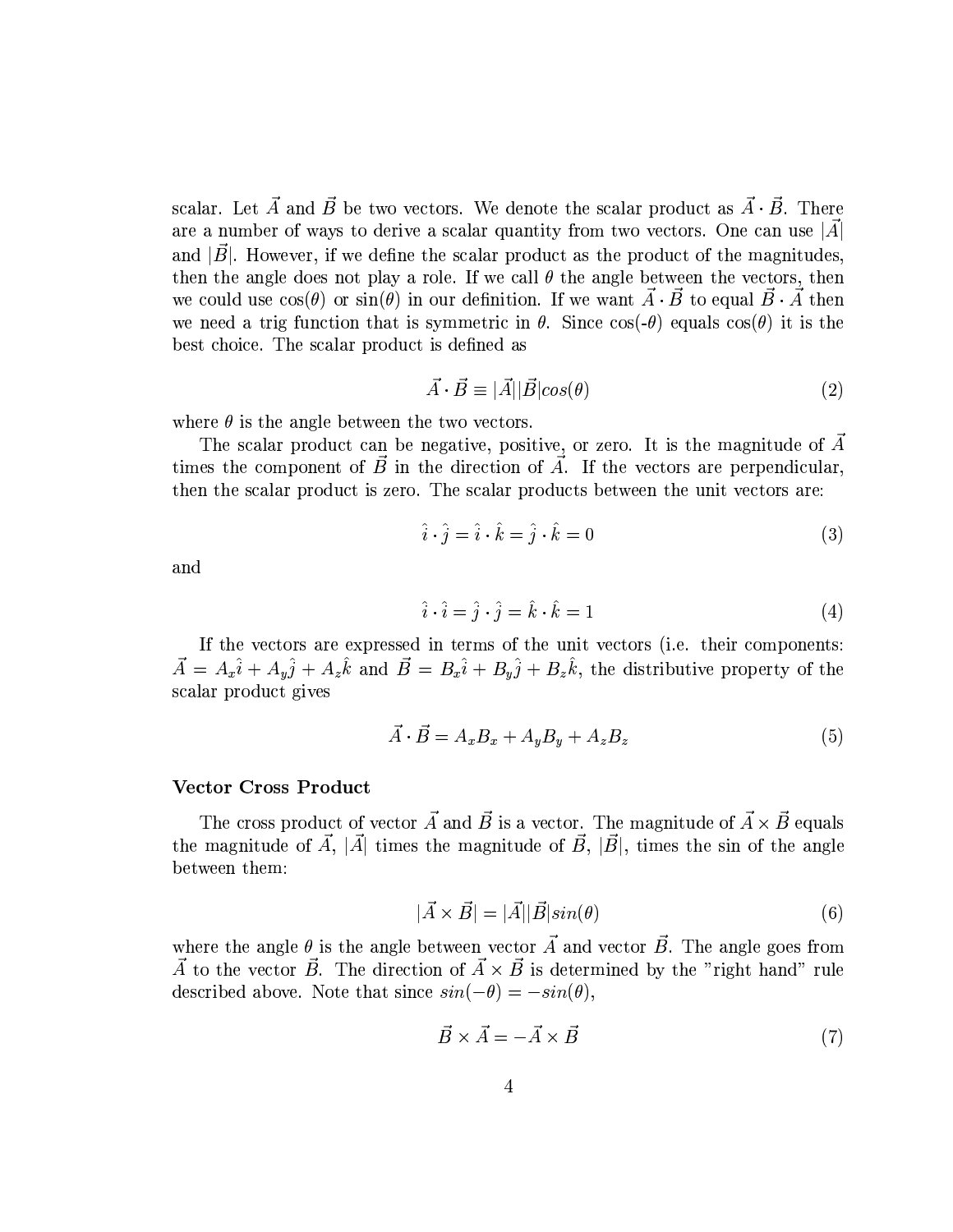Note that the cross product is maximized when  $\vec{A}$  is perpendicular to  $\vec{B}$ , and zero when  $\theta$  is zero or 180°. The unit vectors have simple cross product properties:

$$
\begin{array}{rcl}\n\hat{i} \times \hat{j} & = & \hat{k} \\
\hat{j} \times \hat{k} & = & \hat{i} \\
\hat{k} \times \hat{i} & = & \hat{j} \\
\hat{i} \times \hat{i} & = & 0 \\
\hat{j} \times \hat{j} & = & 0 \\
\hat{k} \times \hat{k} & = & 0\n\end{array}
$$

We can express  $\vec{A}$  and  $\vec{B}$  in terms of the unit vectors:  $\vec{A} = A_x \hat{i} + A_y \hat{j} + A_z \hat{k}$  and  $\vec{B} = B_x \hat{i} + B_y \hat{j} + B_z \hat{k}$ . If we use the above forumlas for the cross products of the unit vectors, after "foil"ing we have:

$$
\vec{A} \times \vec{B} = (A_y B_z - A_z B_y)\hat{i} + (A_z B_x - A_x B_z)\hat{j} \n+ (A_x B_y - A_y B_x)\hat{k}
$$

This formula can be succinctly written in terms of the determinant of a matrix:

$$
\vec{A} \times \vec{B} = \begin{vmatrix} \hat{i} & \hat{j} & \hat{k} \\ A_x & A_y & A_z \\ B_x & B_y & B_z \end{vmatrix}
$$
 (8)

# **Comments and Summary**

We have covered all the vector algebra operations that we will need for our first year physics series. Let's summarize and comment on them:

Vector Addition: When two vectors are added, the result is another vector. Vector addition is commutative,  $\vec{A} + \vec{B} = \vec{B} + \vec{A}$ . The "tail-to-tip" method satisfies the commutative property. In terms of components,  $(\vec{A} + \vec{B})_x = A_x + B_x$ ,  $(\vec{A} + \vec{B})_y =$  $A_y + B_y$ , and  $(\vec{A} + \vec{B})_z = A_z + B_z$ . If physical quantities are vectors, addition of vectors is used to find the NET sum of the quantities (e.g. the net force).

Multiplication of a scalar and a Vector: Multiplication of a vector by a scalar c changes the magnitude of the vector by the factor |c|. If  $c > 0$ , then the direction remains the